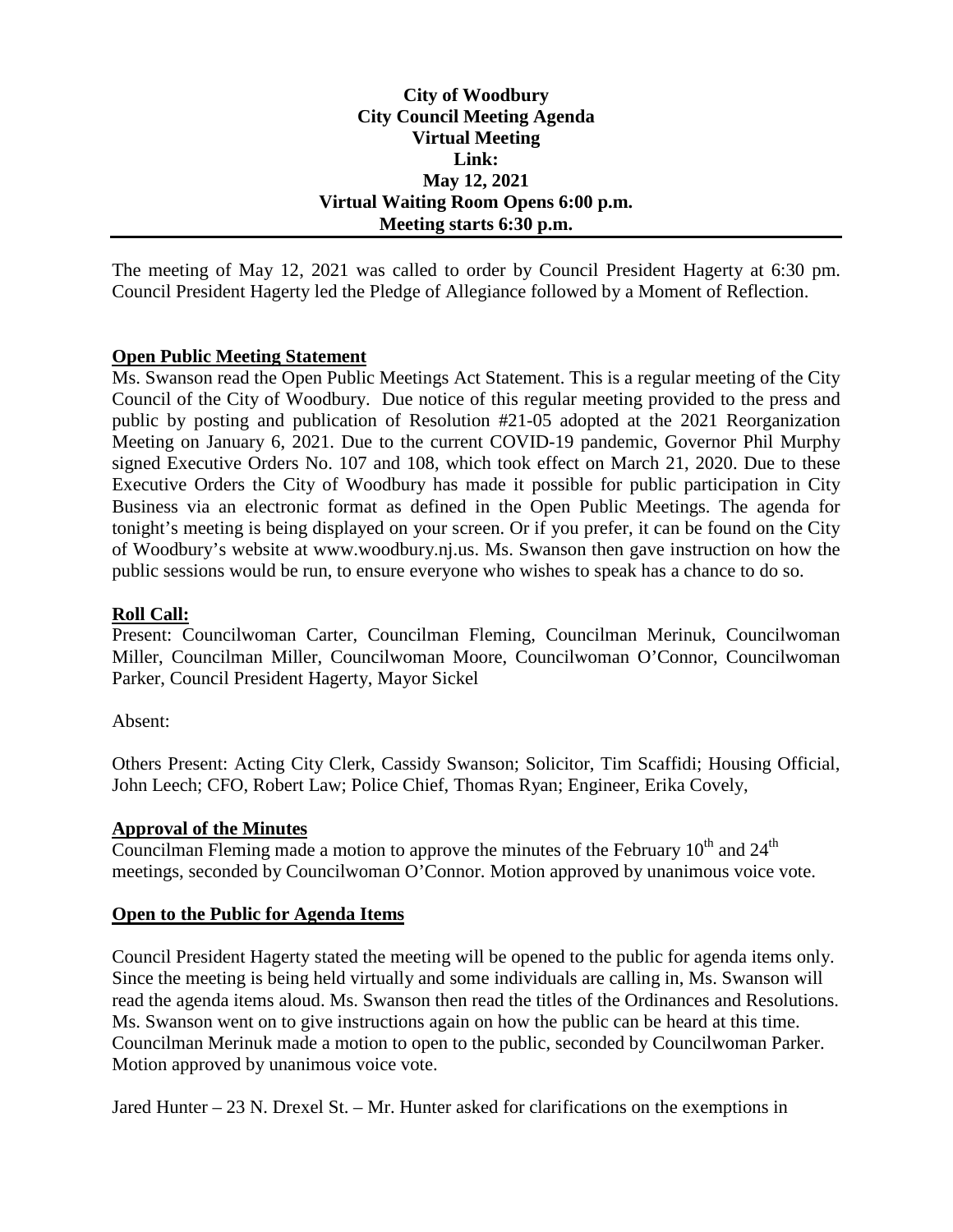# **City of Woodbury Business Meeting May 12, 2021**

section 134:39 of Ordinance 2338-2. He also asked in reference to Resolution No. 21-85 what nunc pro tunc means. Mr. Scaffidi responded.

Charles Hughes – 31 N. Childs St. – Mr. Hughes expressed his displeasure and confusion in regard to the letter Mayor Sickel sent to the volunteer firefighters. Mr. Hughes does not agree with Resolution No. 21-85 and will be sending a letter to the Department of Community Affairs.

Kaylyn Roger – 244 Delaware St. – Mrs. Roger is displeased with City Council not involving the public in the decision to suspend the volunteer firefighters. Mrs. Rogers inquired about the roll and responsibilities of Fire Marshal, Joe Buono, and if the suspension of the Volunteer Firefighters benefits him directly. Mr. Scaffidi responded.

Hearing no one, Councilman Merinuk made a motion to close to the public, seconded by Councilwoman O'Connor. Motion approved by unanimous voice vote.

**ORDINANCE NO. 2338-21** AN ORDINANCE OF THE CITY COUNCIL OF THE CITY OF WOODBURYAMENDING CHAPTER 144, PROPERTY MAINTENANCE, OF THE CODE BOOK OF THE CITY OF WOODBURY TO ADD A NEW ARTICLE IV TO BE ENTITLED "MAINTENANCE OF VACANT PROPERTY" Ms. Swanson read the title of the ordinance. Councilman Fleming made a motion to open to the public, seconded by, Councilman Merinuk. Motion approved by unanimous voice vote. Ms. Swanson again gave instructions on how the public could be heard at this time.

Kaylyn Roger – 244 Delaware St. – Mrs. Roger asked if the City is planning to maintain their vacant properties. Council President Hagerty answered.

Aaron Weber – 48 Hess Ave. – Mr. Weber asked if there were any plans for the Sketch Club Building, what the plans are, and if the building safe to use. Council President Hagerty answered

Hearing no one, Councilman Fleming made a motion to close to the public, seconded by Councilman Merinuk. Councilman Fleming made a motion to adopt Ordinance 2338-21, seconded by Councilman Merinuk. Motion approved by a roll call vote resulting in the following:

Ayes 9 Councilwoman Carter, Councilman Fleming, Councilman Merinuk, Councilwoman Miller, Councilman Miller, Councilwoman Moore, Councilwoman O'Connor, Councilwoman Parker, Council President Hagerty

Nays 0 Absent 0

**ORDINANCE NO. 2339-21** AN ORDINANCE OF THE CITY COUNCIL OF THE CITY OF WOODBURY AMENDING THE CODE BOOK OF THE CITY OF WOODBURY TO ADOPT A NEW CHAPTER TO BE ENTITLED "COMMERICAL BUILDING STANDARDS" Ms. Swanson read the title of the ordinance. Councilman Fleming made a motion to open to the public, seconded by, Councilman Merinuk. Motion approved by unanimous voice vote. Ms. Swanson again gave instructions on how the public could be heard at this time.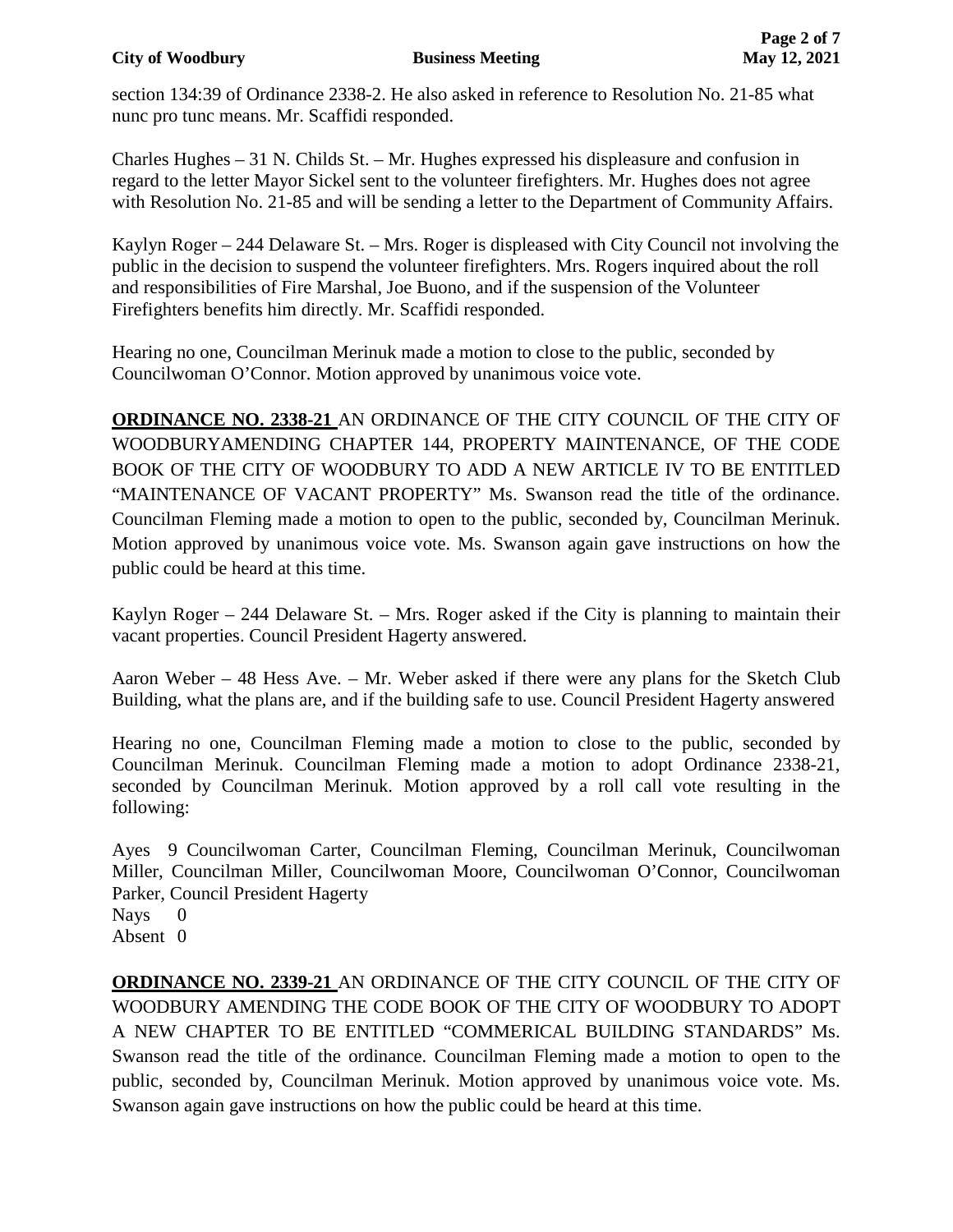Jared Hunter – 23 N. Drexel St. – Mr. Hunter asked if there are any commercial building standards to be incorporated for cannabis dispensary's. Council President Hagerty responded.

Hearing no one, Councilman Fleming made a motion to close to the public, seconded by Councilman Merinuk. Councilman Fleming made a motion to adopt Ordinance 2339-21, seconded by Councilwoman Parker. Motion approved by a roll call vote resulting in the following:

Ayes 9 Councilwoman Carter, Councilman Fleming, Councilman Merinuk, Councilwoman Miller, Councilman Miller, Councilwoman Moore, Councilwoman O'Connor, Councilwoman Parker, Council President Hagerty Nays 0

Absent 0

# CONSENT AGENDA

RESOLUTION NO. 21-84 RESOLUTION OF THE CITY COUNCIL OF THE CITY OF WOODBURY AUTHORIZING THE RENEWAL OF AN INACTIVE ALCOHOLIC BEVERAGE LICENSE PURSUANT TO *N.J.S.A.* 33:1-12.39 FOR PB WOODBURY LIQUOR LICENSE, LLC

RESOLUTION NO. 21-85 RESOLUTION OF THE CITY COUNCIL OF THE CITYOF WOODBURY APPOINTING PEG SICKEL, MAYOR OF THE CITY OF WOODBURY AS ACTING FIRE ADMINISTRATOR FOR THE CITY OF WOODBURY NUNC PRO TUNC

# END CONSENT AGENDA

Councilman Fleming made a motion to adopt the Consent Agenda as read at the beginning of the meeting, seconded by, Councilman Merinuk.

Motion approved via roll call vote resulting in the following;

Ayes 9 Councilwoman Carter, Councilman Fleming, Councilman Merinuk, Councilwoman Miller, Councilman Miller, Councilwoman Moore, Councilwoman O'Connor, Councilwoman Parker, Council President Hagerty Nays 0

Absent 0

# **Committee Reports**

Councilman Fleming – Finance Committee – Councilman Fleming informed everyone that the Budget is almost complete. The Finance Committee is hoping to introduce the budget at the next Council Meeting.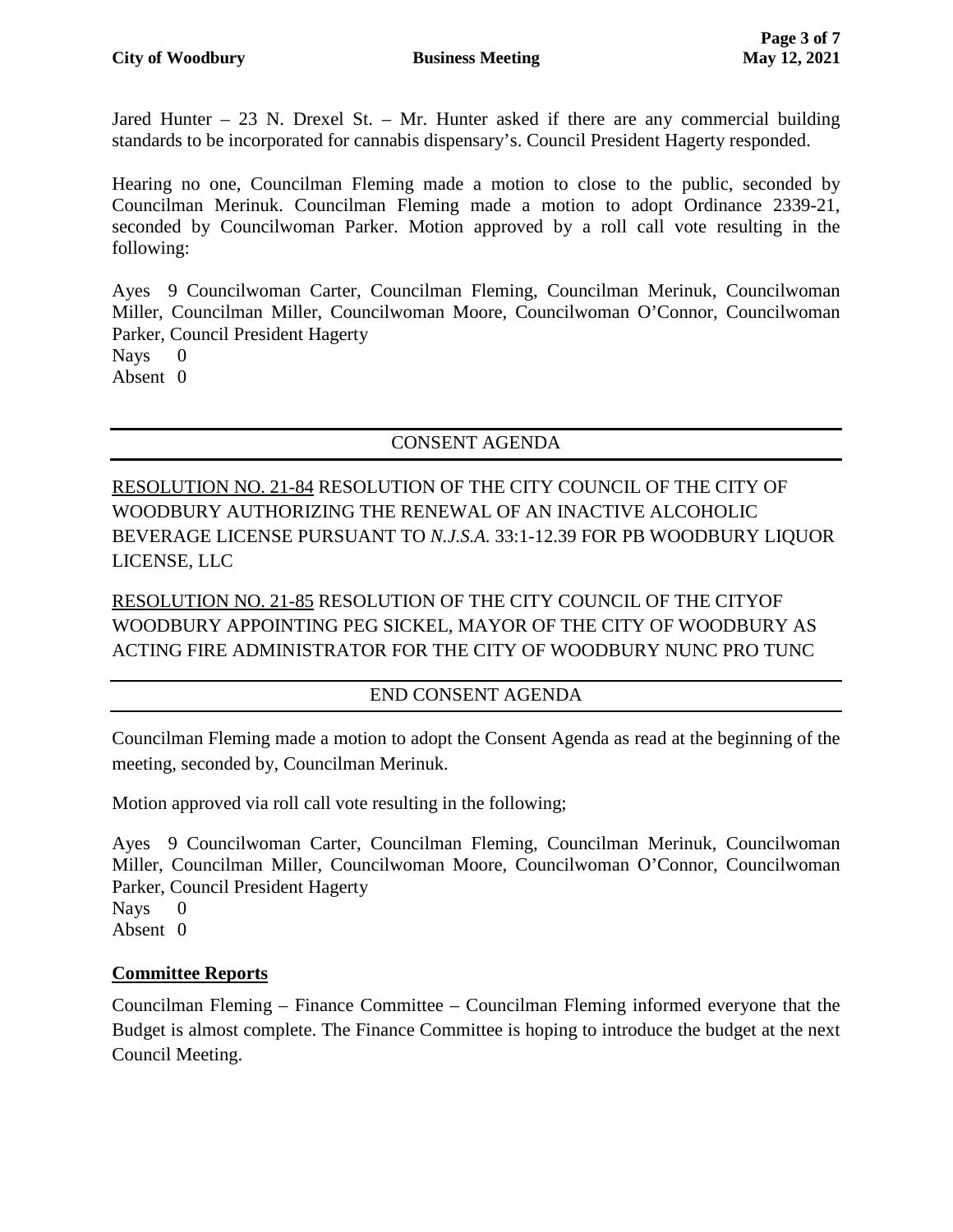### **City of Woodbury Business Meeting May 12, 2021**

# **Report of the Mayor**

Mayor Sickel – Mayor Sickel informed everyone that the next lake cleanup will be June  $13<sup>th</sup>$ from 11AM-2PM.

# **Report of the City Clerk**

Ms. Swanson - Ms. Swanson reminded everyone that unlike the general election in November, everyone will not be receiving a vote-by-mail ballot this upcoming election and you will only receive one if requested. You can request one by mail up to 7 days prior to the election, and in person until 3PM the day prior.

# **Department Announcements**

Mrs. Covely - Engineer – Mrs. Covely explained that the Local Roads project is supposed to start next week with concrete. The sidewalk near the dam, on Broad Street, is closed due to concerns with the railing. The New Jersey Department of Transportation is looking into the issue.

#### **Unfinished Business**

No unfinished business at this time.

### **New Business**

No new business at this time.

# **Public Discussion – Opt-In or Opt-Out of Cannabis**

Council President Hagerty went on to discuss details surrounding the discussion to come for recreational selling of marijuana and encouraged those in attendance to the meeting to voice their concerns.

Councilman Fleming made a motion to open to the public, seconded by Councilman Merinuk. Motion approved by unanimous voice vote.

Aaron Weber – 48 Hess Ave. - Mr. Weber inquired about solicited research done on economic impact of Cannabis Commerce in downtown Woodbury. Council President Hagerty responded.

Janet Argentina – 27 Progress Ave. –Ms. Argentina inquired about a timeline for this process, and when the discussions as well as the voting will take place. Council President Hagerty and Ms. Swanson answered.

Ted Johnson – 249 E. Barber Ave – Mr. Johnson asked about the voting results specific to Woodbury allowing cannabis commerce in the city. His opinion is yes, based on the results of how Woodbury residents voted. Council President Hagerty answered.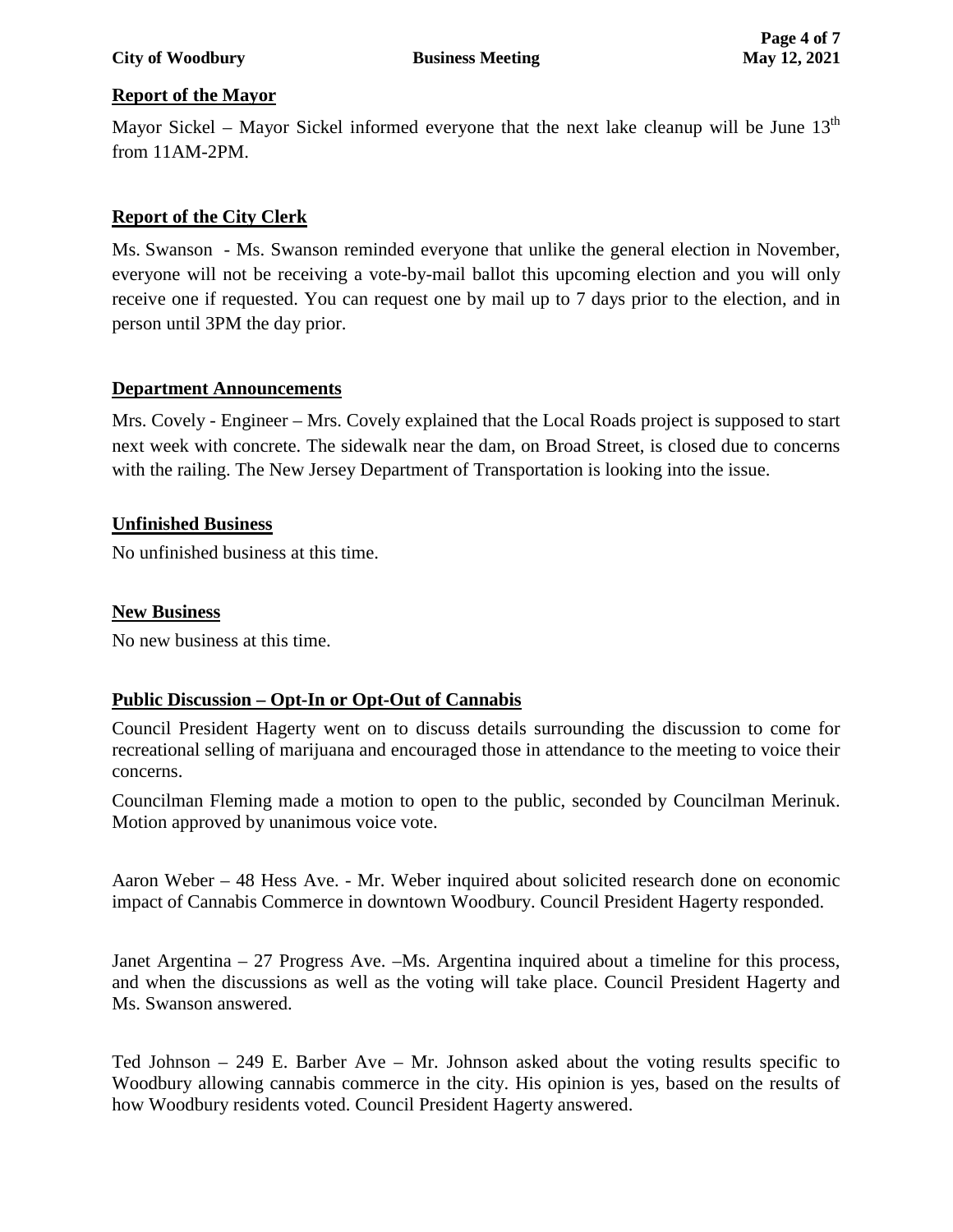Charles Hughes – 31 N. Childs St. – Mr. Hughes asked why Durand Academy and the Woodbury Child Development Center were not included in the map as school zones. In reference to the 1000 ft. radius he inquired if this would mean there could be no cannabis commerce in the Route 45 area. Solicitor Scaffidi answered. Mr. Hughes then expressed his concern to Council about the area surrounding the child development center and maintaining drug free school zones.

Jared Hunter – 23 N. Drexel St. – Mr. Hunter thanked council for opening up this discussion. He urged council to include the Racial Equity Impact Assessment in how the policy is developed for cannabis commerce. Mr. Hunter then asked if the conversation surrounding cannabis commerce is being held outside of city council meetings, to make sure everyone is heard and not just people able to attend meetings. Council President Hagerty answered.

Gary Pierce – 333 Glover St. – Mr. Pierce voiced his opposition to brining cannabis commerce to Woodbury, and asked council to consider dispensary and the smell that the dispensary can carry.

Kaylyn Roger – 224 Delaware St. – Ms. Roger thanked council for the discussion on cannabis commerce being open to public. She then expressed her concerns about it being near the schools and in residential areas.

Jamilah Damiani – 234 S. Columbia St. – Ms. Damiani asked if anyone on city council been to a dispensary. Council President Hagerty and Councilman Merinuk answered.

Hearing no one, Councilman Merinuk made a motion to close to the public, seconded by Councilwoman O'Connor. Motion approved by unanimous voice vote.

# **Open to the Public**

Councilman Merinuk made a motion to open to the public, seconded by Councilman Miller. Motion approved by unanimous voice vote.

Aaron Weber – 48 Hess Ave. – Mr. Weber thanked Council for the discussion on cannabis commerce. Mr. Weber then announced a Broad Street clean up, on the upcoming Sunday at 11AM starting infront of GATHER. He encouraged Council and community members to attend. Mr. Weber then asked for any statements in regard to the Volunteer Fire Department. Solicitor Scaffidi answered. Mr. Weber then asked about the mayor's qualifications for the fire administrator role, and if there were generic qualifications for who may assume the position. Solicitor Scaffidi and Mr. DiPiero answered.

Chris LaCroix – 456 Princeton Blvd., Deptford – Mr. LaCroix addressed the council looking for a statement for the next steps in regards to the Volunteer Fire Department. Solicitor Scaffidi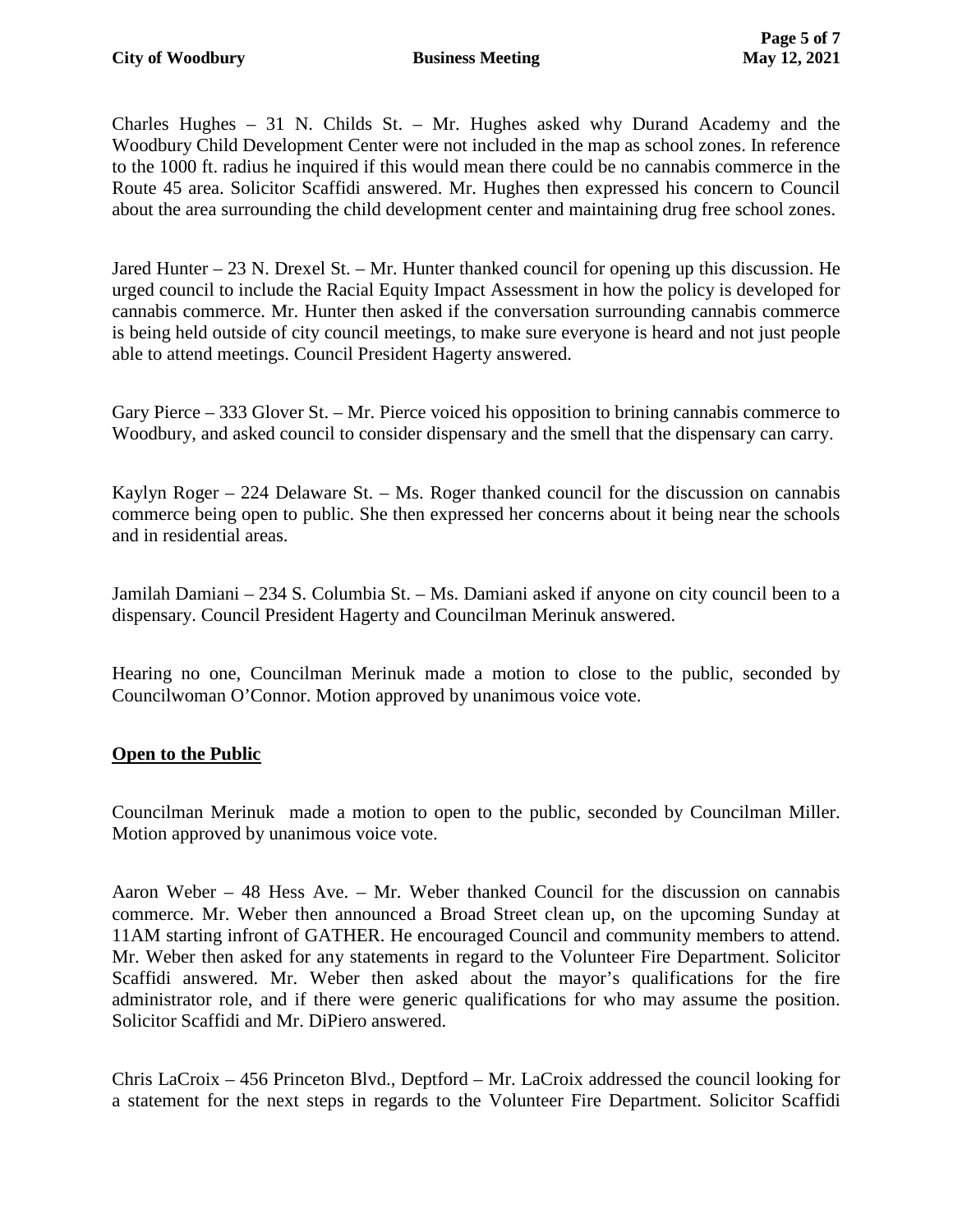answered.

Charles Hughes – 31 N. Childs St. – Mr. Hughes informed council that he was in attendance to 3 NJ Port Authority presentations, and noticed a slide stating that the City of Woodbury was in support of the GCL. He asked who authorized the statement of us being in support of the GCL. Council President Hagerty and Ms. Swanson answered. He then informed everyone about his participation in the petition against the GCL.

Jared Hunter – 23 N. Derexel St. – Mr. Hunter questioned why all of the City Council meeting minutes are not currently up to date. Ms. Swanson and Council President Hagerty answered. He then asked about the council committees being up on the website. Ms. Swanson answered.

Kaylyn Roger – 224 Delaware St – Ms. Roger questioned why the public was not included on updates regarding the Volunteer Fire Department. She then inquired about Joe Buono's role and if he benefitted from the new switch in roles. Zoning Officer John Leech answered. She then asked for dates that the Mayor was notified of the Fire Departments credentials, and how much money is spent on outsourcing from local fire departments for coverage. Ms. Roger then inquired about Solicitor Scaffidi's qualifications to perform this investigation, and about Franklin Brown's departure.

Jamilah Damiani – 324 S. Colombia St. – Ms. Damiani voiced that she is disappointed in the communication to the public regarding the Volunteer Fire Department, and emphasized that people don't feel safe. She inquired about where is the fire administrator salary is going. Solicitor Scaffidi answered.

Ted Johnson – 249 East Barber Ave. – Mr. Johnson voiced his concern about the Volunteer Fire Department department was being addressed.

Gary Pierce – 333 Glover St. – Mr. Pierce stated that he read the letter addressing the events within the Volunteer Fire Department and stated his concerns with underqualified people getting on the fire truck and responding to calls.

Kelly Gehring – 143 Delaware St. – Ms. Gehring voiced her opinion stating she agrees with the suspension and thanked Council for their service.

John Belko – 53 N. Childs St. – Mr. Belko questioned Solicitor Scaffidi on if there will be a written report that will be released to the public in regards to the Volunteer Fire Department. Solicitor Scaffidi answered.

Liz McIlvaine – 23 Hess Ave. – Ms. McIlvaine expressed how she is a mother to two firefighters, and would want them to be accompanied by qualified individuals on the job. She